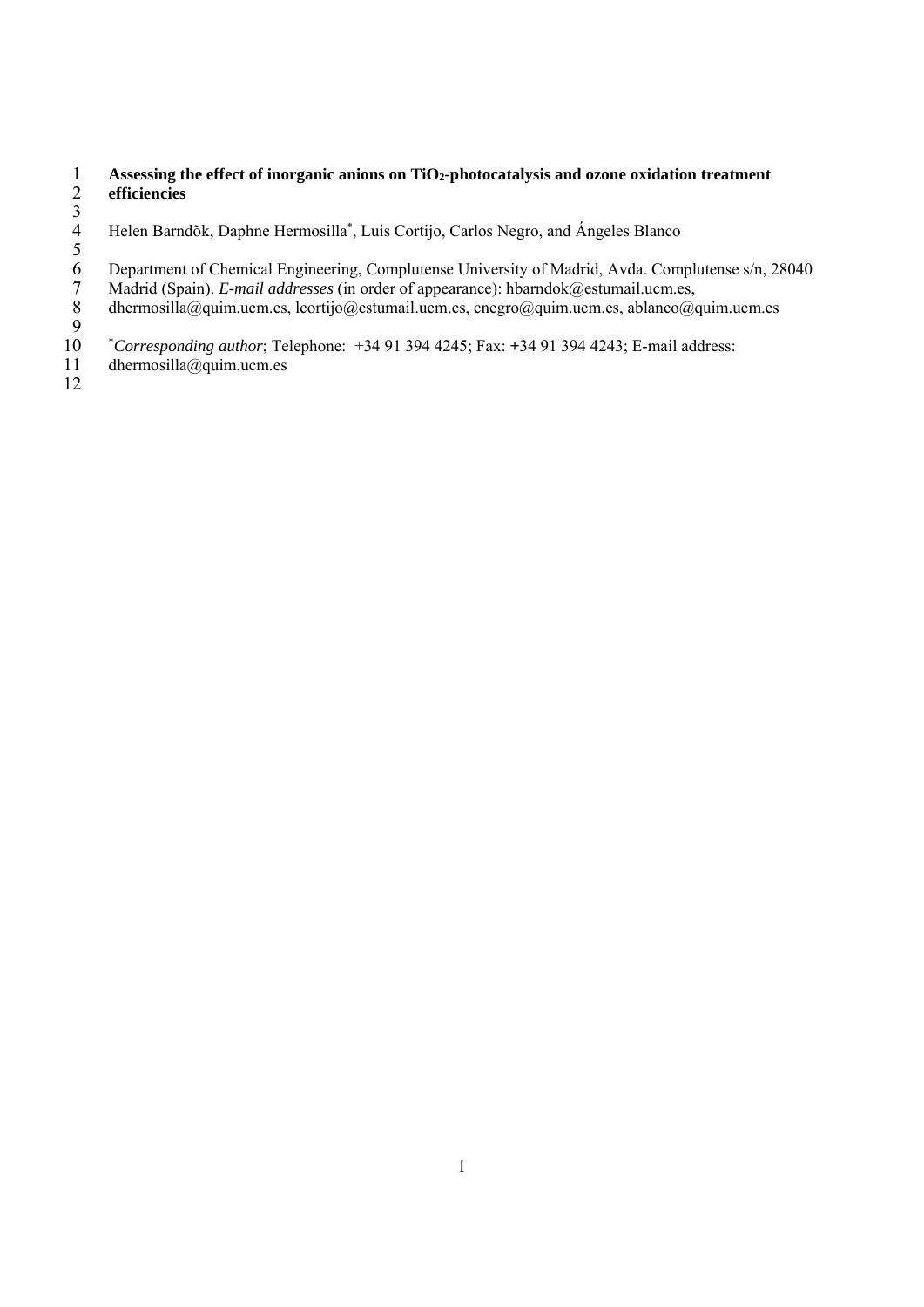1 *Abstract*: Considering the application of AOPs might be limited for the treatment of industrial wastewater with high inorganic load, and that partial results reported to date regarding this particular are inconclusive,

- with high inorganic load, and that partial results reported to date regarding this particular are
- 3 inconclusive, even opposite in some cases, the effect of inorganic anions on the oxidation efficiency of photocatalysis and ozonation has been further assessed with statistical significance. While the presence
- 4 photocatalysis and ozonation has been further assessed with statistical significance. While the presence of sulphate and chloride did not appreciably affect the photocatalytic oxidation of phenol, nitrate
- 5 sulphate and chloride did not appreciably affect the photocatalytic oxidation of phenol, nitrate<br>6 significantly enhanced the removal of COD ( $\approx$  8-15%). The addition of carbonate simply incre
- 6 significantly enhanced the removal of COD ( $\approx$  8-15%). The addition of carbonate simply increased the pH, which strongly inhibited the photocatalytic process; whereas if pH=5 was kept constant, the reduction
- of the COD was not affected by the presence of carbonate. On the other hand, sulphate, chloride and
- 7 pH, which strongly inhibited the photocatalytic process; whereas if pH=5 was kept constant, the reduction<br>8 of the COD was not affected by the presence of carbonate. On the other hand, sulphate, chloride and<br>9 nitrate di 9 nitrate did not significantly affect the degradation of phenol by ozonation; whereas the presence of
- 10 carbonate apparently enhanced the reduction of COD. It is actually proved that this improvement in the
- 
- 11 efficiency of the treatment was produced by the pH buffering effect of these ions, rather than to its<br>12 presence itself, which actually significantly reduced the removal of COD (5-10%) by radical scaver
- 12 presence itself, which actually significantly reduced the removal of COD (5-10%) by radical scavenging<br>13 action in comparison to when the treatment was performed in the absence of anions in the solution
- 13 action in comparison to when the treatment was performed in the absence of anions in the solution<br>14 adjusting the pH to similar basic values  $(\approx 9.5-13.5)$ . When ozonation was performed at a pH close adjusting the pH to similar basic values ( $\approx$ 9.5-13.5). When ozonation was performed at a pH close to
- 15 neutral (6.5  $\pm$  0.2) or basic (12  $\pm$  0.2), at which the indirect oxidation of hydroxyl radical is surely widely
- 16 active, the results were significantly enhanced in any case (COD removal  $\approx$  70-75%), whether in the
- 17 absence or the presence of these anions; despite the significant slight radical scavenging effect (COD
- 18 removal  $\approx 65-70\%$ ) that was attributed to the addition of carbonate.
- $\frac{19}{20}$

20 *Key-words*: photocatalysis; ozonation; radical scavengers; carbonate; sulphate; nitrate; chloride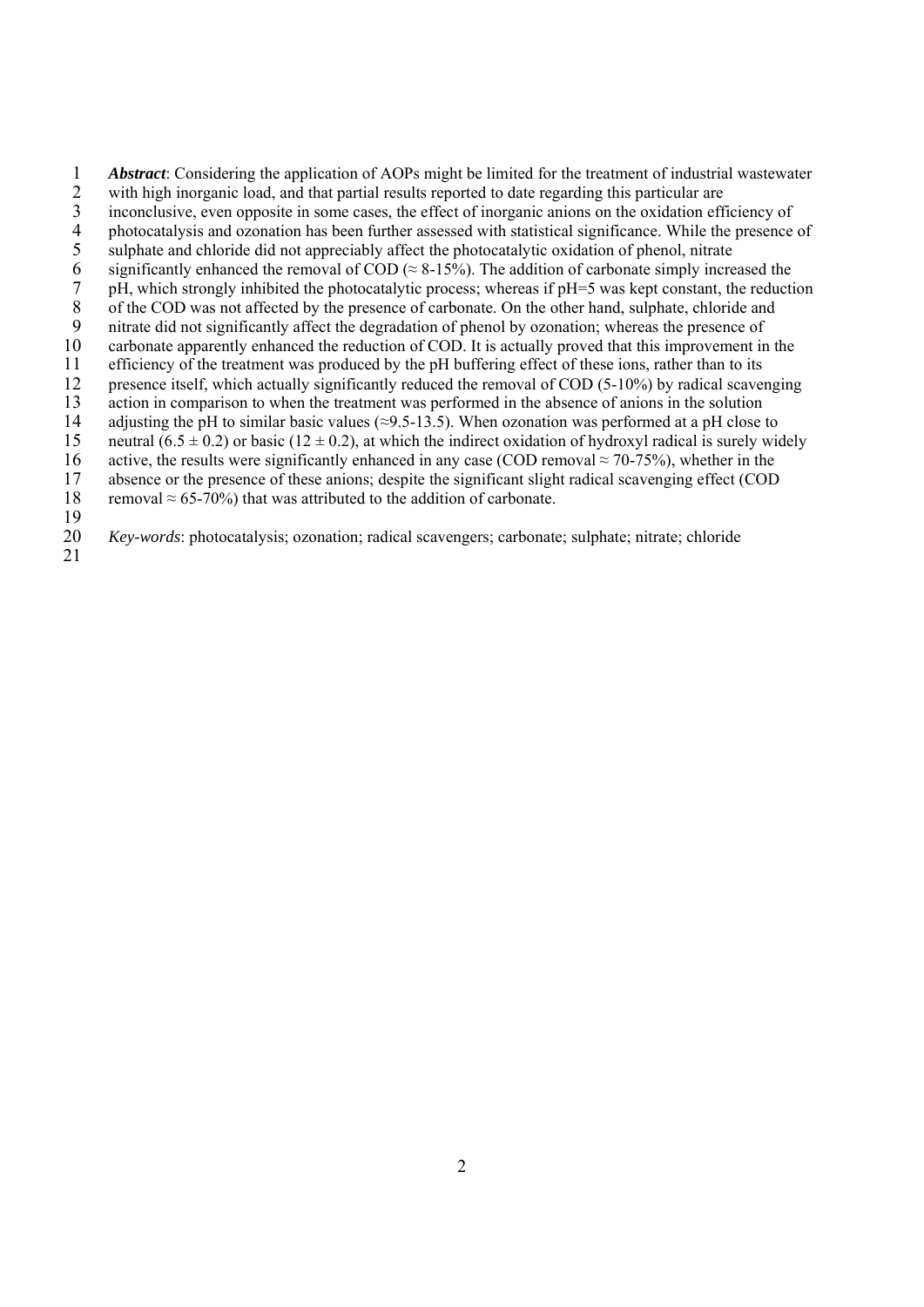#### 1 **Introduction**

2 Advanced oxidation processes (AOPs) involving *in situ* generation of highly reactive transitory<br>3 species like  $H_2O_2$ ,  $OH \cdot$ ,  $O_3$ ,  $O_2$ <sup>-</sup> are applied when conventional wastewater treatment techniques becom 3 species like  $H_2O_2$ , OH $\cdot$ , O<sub>3</sub>, O<sub>2</sub><sup>-</sup> are applied when conventional wastewater treatment techniques become 4 insufficient to treat persistent contaminants (1-3). Particularly, ozonation and photocatalytic oxidation<br>5 with semiconductor catalysts, typically  $TiO_2$ , have been widely assessed and applied at industrial scale<br>6 thi with semiconductor catalysts, typically TiO<sub>2</sub>, have been widely assessed and applied at industrial scale for 6 this purpose  $(4-7)$ .<br>7 Inorganic a

7 Inorganic anions have been identified to reduce the efficiency of different AOPs (8-10), but actual<br>8 comparison of their effect at different ion concentration values has been poorly assessed. In general, the 8 comparison of their effect at different ion concentration values has been poorly assessed. In general, the produced loss of treatment efficiency attributed to the presence of inorganic anions has been explained b produced loss of treatment efficiency attributed to the presence of inorganic anions has been explained by 10 the scavenging effect of reactive radical ionic species and the generation of other by-radicals with weaker oxidation potentials (11-14). For example, chloride (Cl<sup>−</sup> 11 ) has been addressed to scavenge hydroxyl radicals producing hydroxide and chlorine radical (15-17). Moreover, Cl<sup>−</sup> 12 may generate additional "hole"- 13 scavenging in photocatalytic processes.<br>14 Similar inhibition mechanisms

Similar inhibition mechanisms have been also attributed to other anionic species with a 15 significant presence in wastewater, like sulphate  $(SO<sub>4</sub><sup>2</sup>)$  and nitrate  $(NO<sub>3</sub><sup>-</sup>)$  (16-18); although other 16 authors have addressed an insignificant effect of Cl<sup>−</sup>, SO<sub>4</sub><sup>2−</sup>, and NO<sub>3</sub><sup>−</sup> on the efficiency of TiO<sub>2</sub>-17 photocatalysis (19, 20). In addition, several authors have reported an improved oxidation efficiency of 18 several AOPs caused by the strong oxidation potential of SO<sub>4</sub><sup>-</sup> radical itself (10, 21-24).

Besides radical scavenging, some anions (e.g.  $NO<sub>3</sub><sup>-</sup>$ ,  $SO<sub>4</sub><sup>2</sup>$ ) may raise the turbidity of the 20 solution, which causes the screening of UV radiation when applying photocatalytic treatments (10, 22); 21 and the competitive adsorption of inorganic anions has been also proposed as an additional potential<br>22 mechanism of inhibition. "stealing" surface active sites from organic molecules (10, 16, 25). 22 mechanism of inhibition, "stealing" surface active sites from organic molecules (10, 16, 25).<br>23 Nevertheless, Wang *et al.* (26) observed no significant relationship between adsorption inhib Nevertheless, Wang *et al.* (26) observed no significant relationship between adsorption inhibition and 24 photodegradation rate, attributing all the observed oxidation loss to the radical scavenging action exerted 25 by NO<sub>3</sub><sup>-</sup>, Cl<sup>−</sup> and SO<sub>4</sub><sup>2-</sup>. In addition, the competitive adsorption of anions is unlikely to occur under basic 26 conditions because the amphoteric nature of  $TiO<sub>2</sub>$  will lead to the repulsion of negative electrostatic forces 27 (22, 27, 28). Particularly, Epling and Lin (29) observed that photo-bleaching of anionic dyes was p 27 (22, 27, 28). Particularly, Epling and Lin (29) observed that photo-bleaching of anionic dyes was partially 28 inhibited in the presence of  $HNO<sub>3</sub>$  and  $NaHCO<sub>3</sub>$ , while it was accelerated for cationic ones.<br>29 Finally, most research assessing the effect of the presence of inorganic anions on the

29 Finally, most research assessing the effect of the presence of inorganic anions on the performance<br>30 of ozone oxidation has been devoted to bicarbonate (HCO<sub>3</sub><sup>-</sup>) and carbonate (CO<sub>3</sub><sup>3-</sup>) action scavenging 30 of ozone oxidation has been devoted to bicarbonate (HCO<sub>3</sub><sup>-</sup>) and carbonate (CO<sub>3</sub><sup>3-</sup>) action scavenging 31 OH· radical (30-33):<br>32  $CO_3^{2-} + OH$ 

| 32 | $CO32- + OH \cdot \rightarrow CO33- + OH-$            |  |
|----|-------------------------------------------------------|--|
| 33 | $HCO_3^-$ + OH $\cdot \rightarrow HCO_3 \cdot + OH^-$ |  |

 $HCO_3^- + OH \cdot \rightarrow CO_3^- + H_2O$  (3)

35 In fact, Chiang *et al.* (33) used  $HCO_3^-$  and  $CO_3^{2-}$  to scavenge OH· radical in order to study direct 36 oxidation by molecular ozone; and Song *et al.* (35) justified the reduced mineralization of CI Reactive<br>37 Yellow 145 by ozone oxidation at pH>11.0 by the radical scavenging effect of HCO<sub>3</sub><sup>-</sup>/CO<sub>3</sub><sup>2</sup> ions. On 37 Yellow 145 by ozone oxidation at pH>11.0 by the radical scavenging effect of  $HCO<sub>3</sub><sup>-</sup>/CO<sub>3</sub><sup>2-</sup> ions$ . On the 38 other hand, Lair *et al.* (36) found that the presence of  $HCO<sub>3</sub><sup>-</sup>/CO<sub>3</sub><sup>2-</sup>$  inhibited the degradation of 39 naphthalene by photocatalysis; but  $HCO<sub>3</sub><sup>-</sup>$  has been reported to produce a negligible effect on the 40 photocatalytic oxidation of Acid Orange 7 (26) and TNT (37).

41 In short, several authors have previously assessed in part the effect of inorganic anions on the 42 degradation efficiency of several AOPs, although the reported results are inconsistent and have not been 43 analyzed in terms of statistical significance. Therefore, the main objective of this essay aims to further assess the significance of the effect the most common anions present in industrial wastewater  $(SO<sub>4</sub><sup>2</sup> -$ 44 assess the significance of the effect the most common anions present in industrial wastewater  $(SO<sub>4</sub><sup>2</sup>$ , Cl<sup>-</sup>,  $45$  NO<sub>3</sub><sup>-</sup> and CO<sub>3</sub><sup>2-</sup>) have on the treatment efficiency of phenol by ozonation and TiO<sub>2</sub>-photocatalysis. These 46 treatments were selected because they are AOPs widely applied with success in several industrial 47 applications (4-7); while phenol was chosen because it is a commonly used model compound for the 48 assessment of AOPs, and its nature and behaviour have been widely described when it is treated by 49 ozonation or  $TiO<sub>2</sub>$ -photocatalysis (1, 22, 38-43). 50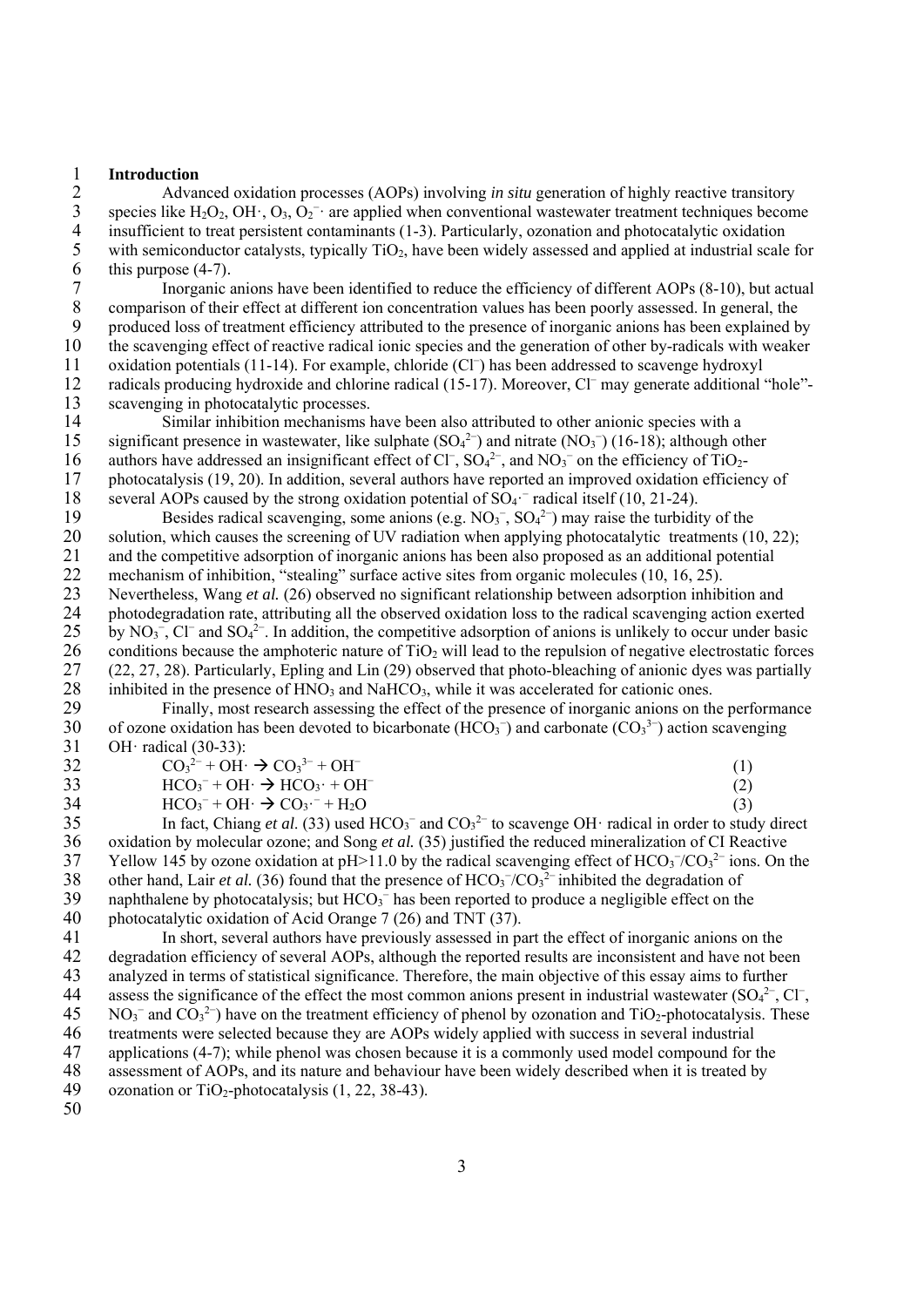# 1 **Experimental and methods**

2 *Materials*  3 All used chemicals were analytical grade, provided by PANREAC S.A. (Barcelona, Spain).<br>4 Phenol was available in its purest form (99.99%) and diluted with ultra-pure deionized water to the 4 Phenol was available in its purest form (99.99%) and diluted with ultra-pure deionized water to the concentration of 200 mg  $L^{-1}$  prior to experiment performance (initial COD=480 mg  $L^{-1}$ ). One of th 5 concentration of 200 mg⋅L<sup>-1</sup> prior to experiment performance (initial COD=480 mg⋅L<sup>-1</sup>). One of the 6 inorganic anions selected to perform this essay  $(SO<sub>4</sub><sup>2</sup>-, Cl<sup>-</sup>, NO<sub>3</sub><sup>-</sup> or CO<sub>3</sub><sup>2</sup>)$  was then added to the solution 7 as the corresponding sodium salt at one of the following concentrations:  $250$ , 500, 1000, and 2000 mg·L<sup>-1</sup>. Every experiment was repeated 3-6 times to minimize the standard deviation of the results mg·L<sup>-1</sup>. Every experiment was repeated 3-6 times to minimize the standard deviation of the results.

### $\frac{9}{10}$ 10 *UV/TiO2 oxidation*

Aeroxide® TiO<sub>2</sub> P25 (Evonik, Essen, Germany) photocatalyst, with a specific surface area of 50  $12 \t± 15 m<sup>2</sup>·g<sup>-1</sup>$  and an average primary particle size of 21 nm, was first added to the solution at the concentration of 5 g·L<sup>-1</sup>. This optimum TiO<sub>2</sub> dosage resulted from preliminary trials performed using<br>14 catalyst concentration values ranging from 1 g·L<sup>-1</sup> to 10 g·L<sup>-1</sup>; and has been previously reported to catalyst concentration values ranging from 1 g·L<sup>-1</sup> to 10 g·L<sup>-1</sup>; and has been previously reported to 15 produce optimal results in the treatment of industrial wastewater (44-46).

16 The oxidation treatment was carried out in a magnetically-stirred and specially shaped glass 17 reactor (3 L) provided with the necessary ports in the upper part to insert pH and redox potential probes, 18 which furthermore made possible the withdrawal of 5-ml aliquots from the reacting suspension for<br>19 monitoring the evolution of the COD. The source of UV irradiation was a vertically located medium monitoring the evolution of the COD. The source of UV irradiation was a vertically located medium-20 pressure mercury vapour lamp (450 W; model 7825-34, ACE Glass Inc., Vineland, NJ, USA), inserted in 21 a quartz cooling jacket, which radiates a total light power of 175.8 W covering from the infrared to the far<br>22 ultraviolet wavelength regions. The whole assembly was placed in a photochemical safety cabin assisted 22 ultraviolet wavelength regions. The whole assembly was placed in a photochemical safety cabin assisted 23 with a cooling system. The treated solution was 2 L, and every experimental run was conducted for 2 24 hours. The photocatalyst was immediately separated from every collected sample by means of a 0.45 μm-25 pore filter at 15, 30, 45, 60, 90, and 120 min from the beginning of the treatment.

26 In the absence of inorganic anions, and when  $SO_4^{2-}$ , Cl<sup>−</sup> and NO<sub>3</sub><sup>-</sup> ions were added to the 27 solution, the initial pH after the addition of the catalyst was approximately 5.0, and decreased thereafter to 28 approximately 4.0 along the initial 30 min of reaction; keeping this value constant until the end of the experiment. The addition of  $Na_2CO_3$  caused the initial pH to rise to about 10.0 to 12.0, depending on t experiment. The addition of Na<sub>2</sub>CO<sub>3</sub> caused the initial pH to rise to about 10.0 to 12.0, depending on the 30 added salt concentration, and was kept buffered by the presence of  $HCO<sub>3</sub><sup>-</sup>/CO<sub>3</sub><sup>2-</sup> ions$ . Therefore, 31 additional experiments were carried out for testing the effect of pH alone: a) continuously adjusting pH to  $5.0 \ (\pm 0.2)$  and  $4.0 \ (\pm 0.2)$  after the addition of Na<sub>2</sub>CO<sub>3</sub>; and b) keeping pH=12.0 ( $\pm 0.2$ ) when treat 5.0 ( $\pm$  0.2) and 4.0 ( $\pm$  0.2) after the addition of Na<sub>2</sub>CO<sub>3</sub>; and b) keeping pH=12.0 ( $\pm$  0.2) when treating 33 phenol in the absence of anions. pH was adjusted to acid values adding  $1M H_2SO_4$ , as the effect of  $SO_4^2$ 34 was first checked to be non significative on the performance of the treatment; whereas 1N NaOH was 35 added to perform the experiments keeping basic pH values.

# $\frac{36}{37}$

37 *Ozonation*  38 Ozonation experiments were conducted in a glass jacketed cylindrical bubble reactor (height=1<br>39 m. diameter=5 cm) with a continuous feed of ozone gas  $(4.0 \text{ L} \cdot \text{min}^{-1})$  produced from ordinary grade air m, diameter=5 cm) with a continuous feed of ozone gas (4.0 L·min<sup>-1</sup>) produced from ordinary grade air 40 passed through polycarbonate filters, and subsequently enriched with oxygen. The system consisted of an 41 ozone generator (Model 6020, Rilize, Gijón, Spain), a flow controller Bronkhorst® (Model F-201AV, 42 Ruurlo, The Netherlands), and an ozone on-line analyzer (Model 964C, BMT Messtechnik GMBH, 43 Berlin, Germany). Ozone consumption was pH dependent, but did not resulted significantly different among the tested ions presence, resulting  $0.39 \pm 0.05$  g/L when the initial pH value of the solution was 44 among the tested ions presence, resulting  $0.39 \pm 0.05$  g/L when the initial pH value of the solution was not adjusted (pH=5.7);  $0.48 \pm 0.06$  g/L when the pH was maintained at 6.5; and  $0.67 \pm 0.07$  g/L for a not adjusted (pH=5.7);  $0.48 \pm 0.06$  g/L when the pH was maintained at 6.5; and  $0.67 \pm 0.07$  g/L for a 46 constant  $pH = 12.0$ . Unconsumed ozone was sent to a catalytic ozone destructor.

47 A peristaltic pump (Masterflex® Console Drive, Cole-Parmer Instrument Company, Illinois, 48 USA) was used to recirculate the solution under treatment (1 L) through the reactor, and probes for pH 49 and redox potential and dissolved oxygen (ProODO, YSI Inc., Ohio, USA) measurement. Temperature 50 was kept at 25ºC using a thermostatic bath (Model FL300, JULABO Labortechnik GmbH, Seelbach,

51 Germany), which was aided by the reactor glass jacket itself.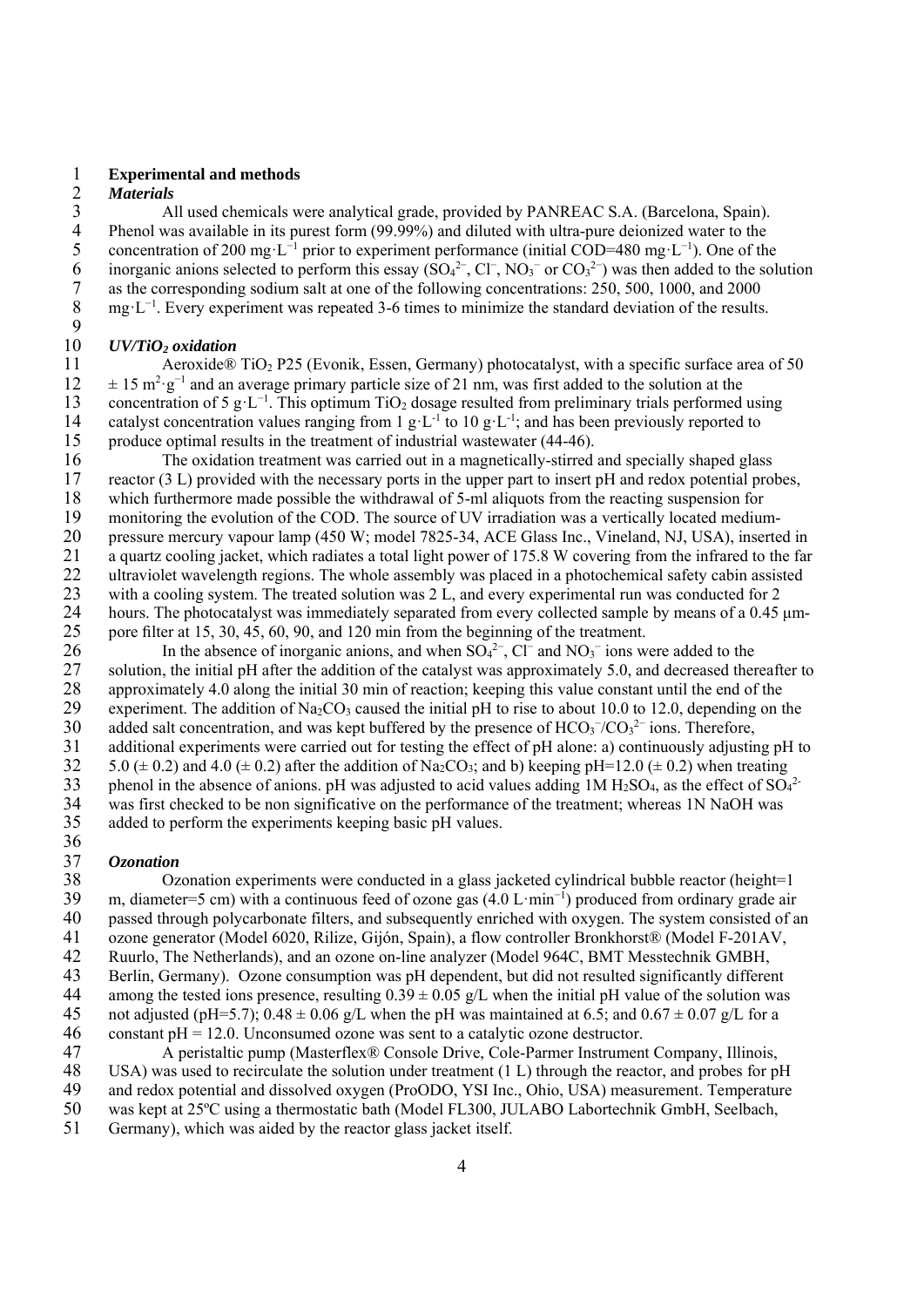1 Every experiment was performed for 30 min. The initial pH value of the prepared phenol solution 2 (200 mg·L<sup>-1</sup>) averaged 5.7 ( $\pm$ 0.2), and was not modified by the addition of SO<sub>4</sub><sup>2-</sup>, Cl<sup>-</sup> or NO<sub>3</sub><sup>-</sup>. During the 2 (200 mg·L<sup>-1</sup>) averaged 5.7 (±0.2), and was not modified by the addition of SO<sub>4</sub><sup>2-</sup>, Cl<sup>−</sup> or NO<sub>3</sub><sup>-</sup>. During the 3 first 5 min of ozone treatment, pH decreased to approximately 3.2, and was kept more or less constant thereafter. On the other hand, the addition of Na<sub>2</sub>CO<sub>3</sub> caused pH to rise to about 12 to 13 (depending or 4 thereafter. On the other hand, the addition of Na<sub>2</sub>CO<sub>3</sub> caused pH to rise to about 12 to 13 (depending on the added concentration), and was kept buffered by the presence of  $HCO<sub>3</sub><sup>-</sup>/CO<sub>3</sub><sup>2-</sup> ions, as it was$ 5 the added concentration), and was kept buffered by the presence of  $HCO<sub>3</sub><sup>-</sup>/CO<sub>3</sub><sup>2-</sup> ions,$  as it was 6 previously described when performing photocatalytic trials. When the initial pH was adjusted to 5.7 after the addition of  $\text{Na}_2\text{CO}_3$ , it resulted to rise to a 6.5 constant value after 5 min. In order to set proper 7 the addition of Na<sub>2</sub>CO<sub>3</sub>, it resulted to rise to a 6.5 constant value after 5 min. In order to set proper comparisons, additional experiments were therefore carried out for every considered ion keeping the 8 comparisons, additional experiments were therefore carried out for every considered ion keeping the pH value constant at  $6.5$  and  $12.0$ . 1M H<sub>2</sub>SO<sub>4</sub> was added to acidify the solution in the experiments performed value constant at 6.5 and 12.0. 1M  $H_2SO_4$  was added to acidify the solution in the experiments performed 10 in the presence of  $HCO<sub>3</sub><sup>-</sup>/CO<sub>3</sub><sup>2</sup>$ ; whereas 1N NaOH was used for increasing and keeping constant the pH 11 in the experiments developed at pH=6.5 and 12 when no ions or SO<sub>4</sub><sup>2-</sup>, Cl<sup>−</sup> and NO<sub>3</sub><sup>-</sup> were added.

# $\frac{12}{13}$

13 *Analytical methods*  14 On-line pH, redox potential, and dissolved oxygen measurements were carried out every minute. 15 The degradation of phenol was assessed as the achieved reduction in chemical oxygen demand (COD), 16 which was measured according to the Standard Methods for the Examination of Water and Wastewater 17 (APHA, 2005) by the colorimetric method at 600 nm using an Aquamate-spectrophotometer (Thermos 18 Scientific AQA 091801, Waltham, USA).

### $\frac{19}{20}$ 20 *Statistical analysis*

21 One-way ANOVA was run (Statplus, 2009) to determine the significance of the observed<br>22 differences among experiments. *Post hoc* all pairwise comparisons were performed using Tukev's 22 differences among experiments. *Post hoc* all pairwise comparisons were performed using Tukey's test (P 23 < 0.05). Linear regression was used to explain the strong relationship between some treatment variables.

#### 25 **Results and discussion**

# 26 *UV/TiO<sub>2</sub> oxidation*<br>27 The UV/Ti

24

The UV/TiO<sub>2</sub> oxidation treatment of phenol achieved a 23% reduction of the COD in the absence 28 of inorganic anions, and the process was not significantly affected by the presence of Cl<sup>−</sup>, SO<sub>4</sub><sup>2−</sup> or  $29$  HCO<sub>3</sub><sup>-</sup>/CO<sub>3</sub><sup>2–</sup> (Figure 1). In absolute terms, while the removal of COD decreased ≤ 3% when Cl<sup>-</sup> or  $30$  HCO<sub>3</sub><sup>-</sup>/CO<sub>3</sub><sup>2–</sup> were added at any of the tested concentrations, the presence of SO<sub>4</sub><sup>2–</sup> increased the 31 efficiency of the treatment an additional 2-3%. These non-significant effects were shown along the whole<br>32 performance of the treatment (e.g. Cl<sup>-</sup>, Figure 2A), indicating that  $SO_4^{2-}$ , Cl<sup>-</sup>, and HCO<sub>3</sub><sup>-/</sup>CO<sub>3</sub><sup>2</sup> 32 performance of the treatment (e.g. Cl<sup>−</sup>, Figure 2A), indicating that  $SO_4^{2-}$ , Cl<sup>−</sup>, and HCO<sub>3</sub><sup>-</sup>/CO<sub>3</sub><sup>2-</sup> were  $33$  non-effective radical scavengers, nor competitors for active sites on TiO<sub>2</sub>, in the performed photocatalytic 34 degradation of phenol; whereas the oxidative contribution of  $SO_4$ <sup>-</sup>radical was confirmed (10, 21-24).

35 On the other hand, a significant increase in the reduction of the COD was observed when  $NO<sub>3</sub>$ <sup>−</sup> 36 was added to the solution (Figure 1). While the addition of 250 mg⋅L<sup>-1</sup> of NO<sub>3</sub><sup>-</sup> enhanced the removal of COD up to a 31%, the presence of the highest tested dosage of 2000 mg·L<sup>-1</sup> achieved an almost 37%.<br>38 Differences among results produced at different NO<sub>3</sub><sup>-</sup> concentration were not statistically significant: s 38 Differences among results produced at different  $NO<sub>3</sub><sup>-</sup>$  concentration were not statistically significant; so 39 the presence of 250 mg⋅L<sup>-1</sup> of NO<sub>3</sub><sup>−</sup> was enough to almost saturate the potential effect. In addition, 40 almost all the improvement of the oxidation efficiency was produced during the first 15-30 minutes of 41 treatment, as denoted by the observed changes in the slopes of the curves illustrating the evolution of the 42 removal of COD along reaction time (Figure 2B). All the curves, whether in the presence or the absence  $43$  of NO<sub>3</sub><sup>-</sup>, keep more or less parallel thereafter; thus showing no further treatment enhancement.

44 A brown colour that progressively darkened the solution was observed along photocatalytic treatment in the presence of  $NO_3^-$ , suggesting the formation of some chromatic phenol derivatives (e 45 treatment in the presence of  $NO_3^-$ , suggesting the formation of some chromatic phenol derivatives (e.g. 46 benzoquinone (39, 47, 48)); whereas no remarkable colour change was noticed in the presence of other

- 47 anions. The presence of  $NO_3^-$  (or  $NO_3$ · radical) may therefore be able to drift phenol's route of
- $48$  degradation towards the production of certain intermediates that accumulate near TiO<sub>2</sub> particles and 49 accelerate further intermediate coupling reactions on its surface (18, 49). In addition, some authors have
- 50 proved the ability of  $NO_3^-$  to absorb UV-light yielding  $OH<sub>1</sub>$ , which may represent a strong homogenous
- 51 "accelerating" effect for the ongoing photo-degradative process (25, 50, 51).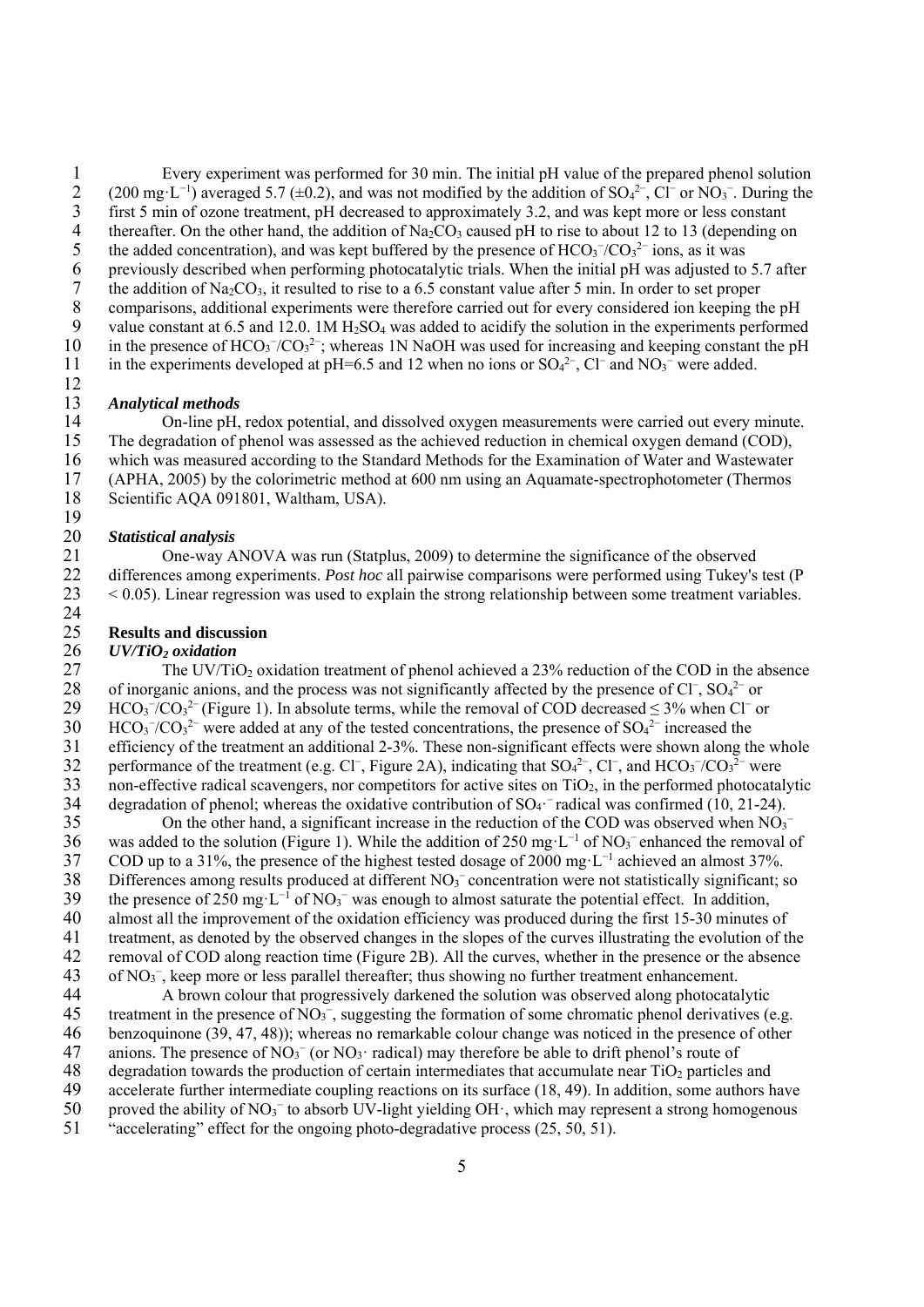1 When the solution was not acidified after the addition of  $Na_2CO_3$ , the produced buffered alkaline<br>2 pH values (10-12) strongly reduced the removal of COD in comparison to the experiments performed at 2 pH values (10-12) strongly reduced the removal of COD in comparison to the experiments performed at an initial pH=5.0 (COD removal  $\approx$  22.5%, Figure 3A), which results were identical to those achieved 3 an initial pH=5.0 (COD removal  $\approx$  22.5%, Figure 3A), which results were identical to those achieved<br>4 adjusting pH=4.0. As a higher concentration of  $CO<sub>3</sub><sup>2</sup>$  was added, a higher pH value was reached, and 4 adjusting pH=4.0. As a higher concentration of  $CO<sub>3</sub><sup>2–</sup>$  was added, a higher pH value was reached, and a 5 lower removal of COD was achieved. In the presence of 250 mg·L<sup>-1</sup> of CO<sub>3</sub><sup>2−</sup> (pH≈10.5), the reduction of the COD dropped to ≈12%; whereas at the highest concentration of 2000 mg·L<sup>-1</sup> (pH≈11.5), a poor 5% removal was just achieved after a 2-hours oxidation treatment.

7 removal was just achieved after a 2-hours oxidation treatment.<br>8 This effect of the presence of  $CO_3^{2-}$  has been previousl<br>9 radical, which scavenges  $OH \cdot$ , and therefore causes poorer CO 8 This effect of the presence of  $CO<sub>3</sub><sup>2</sup>$  has been previously attributed to the production of  $CO<sub>3</sub><sup>-</sup>$ . radical, which scavenges OH·, and therefore causes poorer COD removal efficiencies (15, 26, 35-37). In 10 order to check this out, further trials were performed in the absence of anions adjusting pH to 12.0  $(\pm 0.2)$ . 11 Very poor results (COD removal < 5%), equal to those produced in the presence of a high amount of 12 CO<sub>3</sub><sup>2−</sup>, were achieved. A radical scavenging effect may therefore be neglected; whereas a strong effect of 13 pH itself was supported (Figure 3B). As  $TiO<sub>2</sub>$  surface is negatively charged at pH $>6.8$ , and the presence of phenol as negatively-charged phenolate species is significant at higher pH values, its adsorption on th 14 of phenol as negatively-charged phenolate species is significant at higher pH values, its adsorption on the 15 surface of the catalyst is therefore hindered by the action of repulsive electrostatic forces (22, 27, 28). In 16 addition, a lower degradation rate at higher pH values has been attributed to the fact that a higher 17 concentration of OH<sup>−</sup> prevents UV-light from penetrating the solution to effectively reach the surface of 18 the catalyst (52).

### $\frac{19}{20}$ 20 *Ozonation*

21 In the absence of inorganic anions, the ozone oxidation of phenol produced a 55% removal of 22 COD after a 30-minute-treatment without adiusting the pH (Figure 4A): whereas the addition of  $SO_4^{2-}$ . 22 COD after a 30-minute-treatment without adjusting the pH (Figure 4A); whereas the addition of  $SO_4^2$ <sup>-</sup>, 23 Cl<sup>-</sup>, or NO<sub>3</sub><sup>−</sup> resulted in a non-significant detrimental effect on the treatment efficiency (COD removal  $24 \geq 50\%$  in any case). A similar pH evolution along the treatment was observed in the absence of anions and 25 when  $SO_4^2$ <sup>-</sup>, Cl<sup>-</sup>, or NO<sub>3</sub><sup>-</sup> were added to the solution; that is, initial pH averaged 5.7  $\pm$  0.2, and then 26 decreased to  $3.2 \pm 0.2$  along the first 5 min of treatment, keeping more or less constant thereafter (the 27 formation of carboxylic acids in the degradation process of phenol may acidify the solution, e.g. (53-5) 27 formation of carboxylic acids in the degradation process of phenol may acidify the solution, e.g. (53-56)). 28 In addition, whether in the absence of anions or in the presence of  $SO_4^2$ <sup>-</sup>,  $Cl^-$ , or  $NO_3^-$  in the solution, no 29 significant differences were shown in the reduction of COD along the whole treatment time, as shown for 30 all tested  $SO_4^2$  concentration values in Figure 4B,  $SO_4^2$  Cl<sup>-</sup>, and  $NO_3$ <sup>-</sup> were therefore ineffective ra 30 all tested  $SO_4^2$ <sup>-</sup> concentration values in Figure 4B.  $SO_4^2$ <sup>-</sup>,  $Cl^-$ , and  $NO_3^-$  were therefore ineffective radical 31 scavengers when phenol was treated by ozone oxidation under acid conditions.<br>32 Provided there is a pH threshold below which the leading degradation r

32 Provided there is a pH threshold below which the leading degradation mechanism of the 33 ozonation treatment of every organic substance in the solution is direct oxidation by molecular ozone, and 34 above which indirect oxidation after  $O_3$  decomposition to OH· is predominant (11), and considering the 35 above reported results under pretty strong acid conditions, it is reasonable to suppose that direct ozonation<br>36 is widely dominating the oxidation process: thus potential radical scavengers could not produce much 36 is widely dominating the oxidation process; thus potential radical scavengers could not produce much effect on the results. 37 effect on the results.<br>38 On the other

38 On the other hand, the addition of  $CO<sub>3</sub><sup>2−</sup>$  to the solution increased pH to basic values and the 39 removal of COD was improved in comparison to when no anions were added and pH was not adjusted 40 (Figure 5A). While the addition of 250 mg·L<sup>-1</sup> of CO<sub>3</sub><sup>2-</sup> (pH≈12.5-9.5) increased the efficiency of the 30-41 minute ozonation treatment close to a 60% COD removal, the addition of 500 mg·L<sup>-1</sup> (pH≈13.0-10.5) 42 significantly increased the efficiency of the treatment to about the 65%. No significant greater 43 enhancement was achieved adding up to 2000 mg·L<sup>-1</sup> of  $CO<sub>3</sub><sup>2</sup>$ .

44 When ozonation treatment was carried out in the absence of  $CO<sub>3</sub><sup>2</sup>$ , but pH was adjusted to similar 45 basic values (pH≈12-11), the reduction of the COD resulted even higher (≈70%; Figure 5A); which 46 supports the hypothesis that this apparent removal enhancement attributed to the presence of  $CO<sub>3</sub><sup>2-</sup>$  was 47 really caused by the increase of the pH value itself, which promotes the production of OH· radical when

- OH<sup>−</sup> 48 anion concentration is higher (33, 34). In fact, the ozonation process seems actually partially
- 49 hampered after the addition of  $CO<sub>3</sub><sup>2-</sup>$  when the results achieved at similar pH values are compared, which
- 50 has been previously explained by an OH· scavenging effect (32, 34, 35). Finally, the effect of  $CO_3^{2-}$  on
- 51 the ozonation efficiency of phenol was mainly produced during the first 10 minutes of treatment; after 20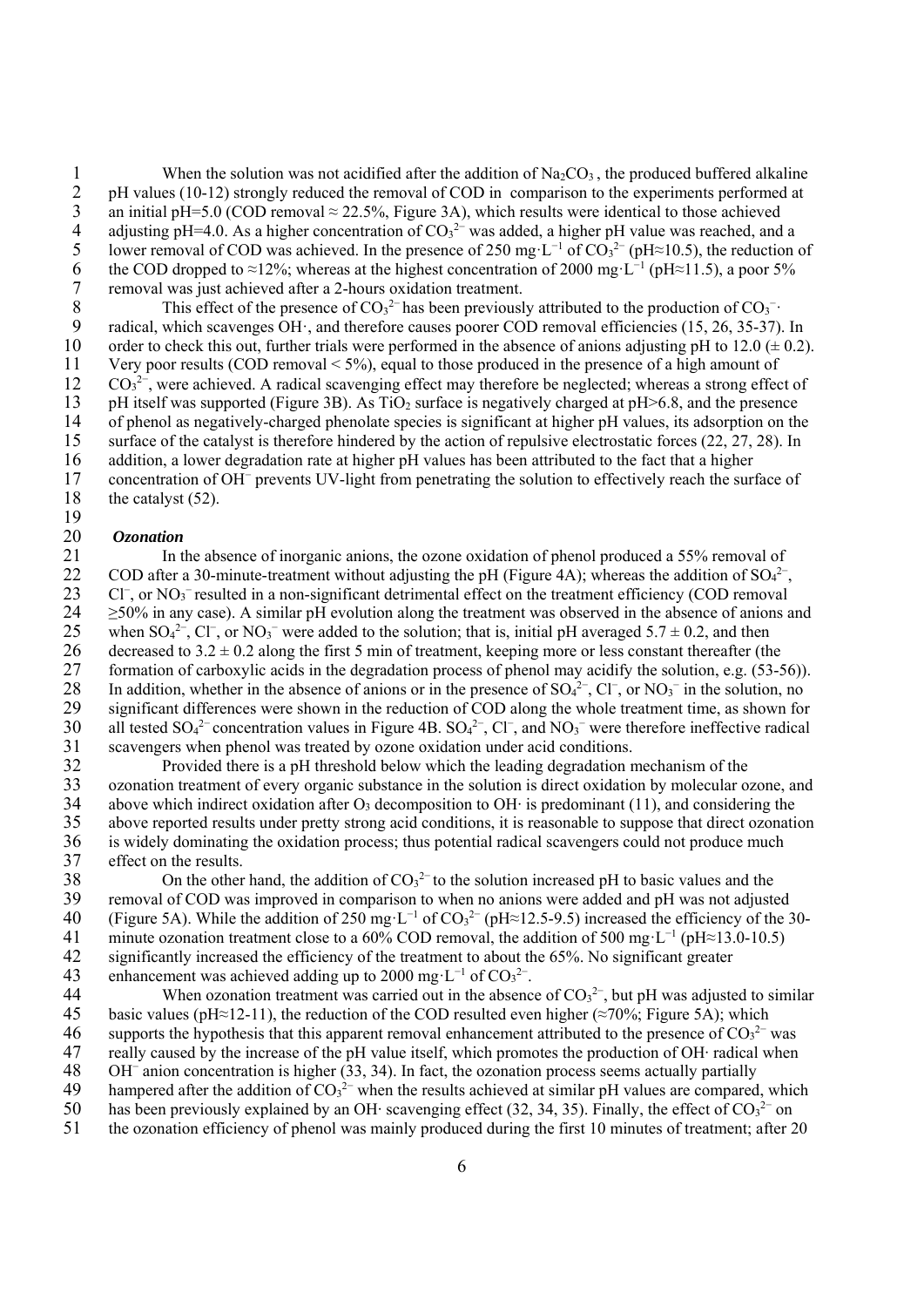1 minutes, no further effect was accounted for, as denoted by the changes in the slopes of the curves<br>2 representing the evolution of COD removal along the time this treatment was performed (Figure 51<br>3 In order to compare 2 representing the evolution of COD removal along the time this treatment was performed (Figure 5B).

3 In order to compare further results under acid conditions, pH adjustment to 5.7 was set after the addition of Na<sub>2</sub>CO<sub>3</sub>. After several attempts, it was checked out that the actual pH value was buffered to 4 addition of Na<sub>2</sub>CO<sub>3</sub>. After several attempts, it was checked out that the actual pH value was buffered to 6.5 ( $\pm$ 0.2) by the air present in the bubble column and the action of HCO<sub>3</sub><sup>-</sup>/CO<sub>3</sub><sup>2</sup>- equilibrium. The 5 6.5 ( $\pm$ 0.2) by the air present in the bubble column and the action of HCO<sub>3</sub><sup>-</sup>/CO<sub>3</sub><sup>2−</sup> equilibrium. The 6 addition of 500 mg·L<sup>-1</sup> of  $CO<sub>3</sub><sup>2-</sup>$  under these conditions enhanced significantly the degradation of phenol 7 by ozone, producing up to a 68% COD removal; whereas in the absence of ions, or when the addition of an equivalent concentration of the other tested anions, it resulted in about a 55% reduction of the COD if 8 an equivalent concentration of the other tested anions, it resulted in about a 55% reduction of the COD if<br>9 bH was not adjusted (pH=5.7  $\pm$  0.2: Figure 6). On the other hand, when all the experiments were repeated pH was not adjusted (pH=5.7  $\pm$  0.2; Figure 6). On the other hand, when all the experiments were repeated 10 adjusting the pH to 6.5 or 12, it resulted that about the 75% of the initial COD was removed, whether no 11 inorganic anion was added to the solution, whether SO<sub>4</sub><sup>2−</sup>, Cl<sup>−</sup>, or NO<sub>3</sub><sup>−</sup> were added.

12 These results show that, regardless whether direct or indirect oxidation is the leading mechanism 13 in the ozonation treatment of phenol, the presence of SO<sub>4</sub><sup>2–</sup>, Cl<sup>−</sup>, and NO<sub>3</sub><sup>–</sup> is not significantly scavenging 14 radicals and does not significantly affect the degradation process. It is additionally shown that ozonation 15 treatment is significantly enhanced at a pH value close to neutral (6.5), or under basic conditions (12.0), 16 which was surely caused by the promotion of OH· indirect oxidation (11). On the other hand, it has been 17 also addressed that the ozonation rate of phenolic compounds increases at higher basic pH values, as it 18 also does the degree of deprotonation and dissociation into phenolate species (57). The oxidation<br>19 treatment efficiency is therefore also improved under these conditions because the ozone-phenola 19 treatment efficiency is therefore also improved under these conditions because the ozone-phenolate<br>20 reaction is faster than the ozone-phenol one (40). Finally, the significant lower COD removal rate 20 reaction is faster than the ozone-phenol one (40). Finally, the significant lower COD removal rate<br>21 addressed to the addition of  $CO_3^{2-}$  supports a radical scavenging effect that has been previously att 21 addressed to the addition of  $CO<sub>3</sub><sup>2</sup>$  supports a radical scavenging effect that has been previously attributed 22 to the presence of  $HCO<sub>3</sub><sup>-</sup>/CO<sub>3</sub><sup>2-</sup> (31, 32).$ 

#### $\frac{23}{24}$ 24 **Conclusions**

25 Although other authors have reported inconclusive to even contradictory conclusions regarding 26 the effect of inorganic anions on the performance of several AOPs, it has been really demonstrated with<br>27 statistical significance that the addition of  $SO_4^{2-}$  and  $Cl^-$  did not reduce the efficiency of the 27 statistical significance that the addition of  $SO_4^2$  and  $Cl^-$  did not reduce the efficiency of the 28 photocatalytic treatment of phenol when the pH of the solution was not adjusted (pH≤5); and an identical negligible effect was found when  $CO<sub>3</sub><sup>2</sup>$  was added and pH was adjusted to similar acid values. 29 negligible effect was found when  $CO<sub>3</sub><sup>2-</sup>$  was added and pH was adjusted to similar acid values.

30 On the other hand, the presence of  $NO<sub>3</sub><sup>-</sup>$  significantly enhanced the photocatalytic reduction of 31 the COD (≈15%). This effect may be explained by the ability of  $NO_3^-$  to absorb UV light, leading to an 32 additional production of OH· radicals; the enhancement of the adsorption of phenol on the surface of 33 TiO2; and the acceleration of intermediate reactions on the catalyst surface.

34 The addition of  $CO<sub>3</sub><sup>2-</sup>$  without pH adjustment resulted in an apparent loss of efficiency of the 35 photocatalytic treatment of phenol, which was really caused by the generated higher pH value itself  $36$  (pH $\approx$ 10.0-12.0), as phenol adsorption on the catalyst surface was hampered under alkaline condition  $36$  (pH≈10.0-12.0), as phenol adsorption on the catalyst surface was hampered under alkaline conditions due<br>37 to the repulsive electrostatic forces that are manifested (both TiO<sub>2</sub> surface and phenolate species are 37 to the repulsive electrostatic forces that are manifested (both  $TiO<sub>2</sub>$  surface and phenolate species are negatively charged at such alkaline pH values). 38 negatively charged at such alkaline pH values).<br>39 Likewise, the presence of  $SO_4^{2-}$ , Cl<sup>-</sup>, or

29 Likewise, the presence of  $SO_4^2$ <sup>-</sup>,  $Cl^-$ , or  $NO_3^-$  did not reduce the efficiency of the treatment to a 40 significant extent when phenol was oxidized by ozone; whether results without adjusting the initial pH 41 value of the solution (pH=5.7) were always 15-20% worse in terms of the achieved reduction of the COD 42 than those performed under adjusted close to neutral (pH=6.5) or basic (pH=12.0) conditions.

43 Finally, the addition of  $CO<sub>3</sub><sup>2-</sup>$  negatively affected the efficiency of ozonating phenol by a 5-10% 44 COD removal due to the manifested radical scavenging effect under both close to neutral (pH=6.5) and<br>45 basic (pH=9.5-13.5) conditions; whereas there was no such an effect when the pH was adjusted to keep 45 basic (pH=9.5-13.5) conditions; whereas there was no such an effect when the pH was adjusted to keep its 46 initial acid value (pH=5.7).

47

### 48 **Acknowledgements**

49 This research was developed in the framework of the following projects: "PROLIPAPEL" (S-50 0505/AMB-0100), funded by the Regional Government of Madrid (Comunidad Autónoma de Madrid), 51 Spain; "AGUA Y ENERGÍA" (CTM2008-06886-C02-01), funded by the Ministry of Science and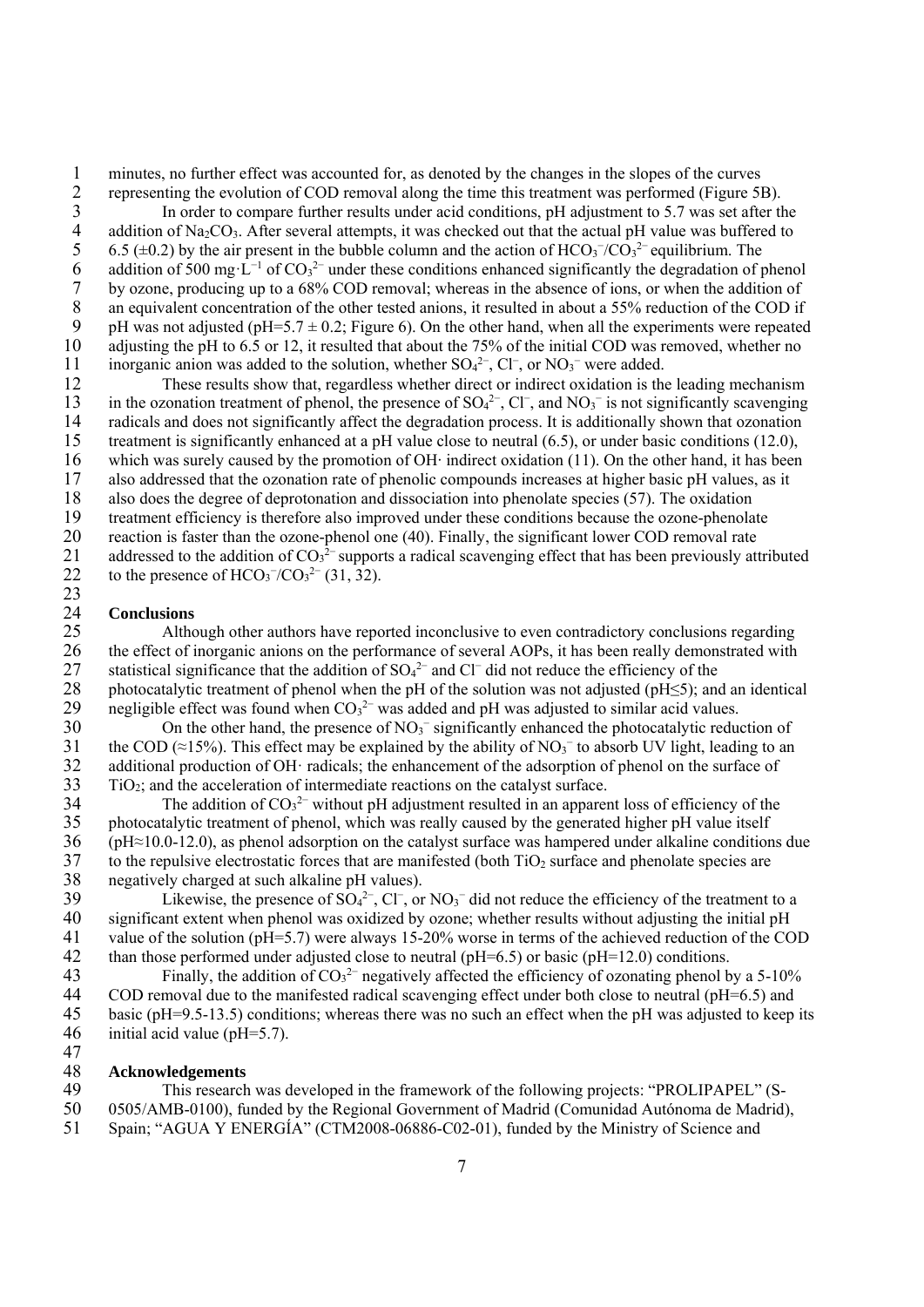- 1 Innovation of Spain (Ministerio de Ciencia e Innovación); and "AQUAFIT4USE" (211534), funded by
- 2 the European Comission. Archimedes Foundation (Estonia) sponsors H. Barndõk's PhD at Complutense<br>3 University of Madrid. University of Madrid.
- $\frac{4}{5}$

### 5 **References**

- 6 (1) Esplugas, S.; Giménez, J.; Contreras, S.; Pascual, E.; Rodríguez, M. Water Res. 2002, 36, 1034-1042.
- 7 (2) Comninellis, C.; Kapalka, A.; Malato, S.; Parsons, S. A.; Poulios, I.; Mantzavinos, D. J. Chem.
- 8 Technol. Biotechnol. 2008, 83, 769-776.<br>9 (3) Hermosilla. D.: Cortijo. M.: Huang. 0
- 9 (3) Hermosilla, D.; Cortijo, M.; Huang, C. P. Sci. Total Environ. 2009, 407, 3473–3481.
- 10 (4) Diebold, U. Surf. Sci. Rep. 2003, 48, 53-229.
- 11 (5) Chong, M. N.; Jin, B.; Chow, C. W. K.; Saint, C. Water Res. 2010, 44, 2997-3027.
- 12 (6) Lucas, M. S.; Peres, J. A.; Lan, B. Y.; Puma, G. L. Water Res. 2009, 43, 1523-1532.
- 13 (7) Lovato, M. E.; Martín, C. A.; Cassano, A. E. Chem. Eng. J. 2009, 146, 486-497.
- 14 (8) Pignatello, J. J. Environ. Sci. Technol. 1992, 26, 944-951.
- 15 (9) Lu, M. C. Chemosphere 1997, 35/10, 2285-2293.
- 16 (10) Burns, R. A.; Crittenden, J. C.; Hand, D. W.; Selzer, V. H.; Sutter, L. L.; Salman, S. R. J. Environ.
- 17 Eng. 1999, 125/1, 77-85.
- 18 (11) Hoigné, J.; Bader, H. Water Res. 1976, 10, 377-386.<br>19 (12) Matthews, R. W. J. Chem. Soc., Faraday Trans. 119
- 19 (12) Matthews, R. W. J. Chem. Soc., Faraday Trans. 1 1984, 80/2, 457-71.
- 20 (13) Bahnemann, D.; Cunningham, J.; Fox, M. A.; Pelizzetti, E.; Serpone, N.; Pichat, P. In Aquatic and
- 21 Surface Photochemistry; Helz, G. R.; Zepp, R. G.; Crosby D. G., Eds.; Lewis: Boca Raton, 1994; pp. 22 261–316.
- 23 (14) Guillard, C.; Lachheb, H.; Houas, A.; Ksibi, M.; Elaloui, E.; Herrmann, J. M. J. Photochem.
- 24 Photobiol., A 2003, 158, 27-36.
- 25 (15) Abdullah, M.; Low, G. K. C.; Matthews, R. W. J. Phys. Chem. 1990, 94/17, 6820-6825.
- 26 (16) Yalap, K. S.; Balcioglu, I. A. J. Adv. Oxid. Technol. 2009, 12/1, 134-143.
- 27 (17) Papadam, T.; Xekoukoulotakis, N. P.; Poulios, I.; Mantzavinos, D. J. Photochem. Photobiol., A 28 2007, 186, 308-315.<br>29 (18) Wong, C, C, C
- 29 (18) Wong, C. C.; Chu, W. Chemosphere 2003, 50, 981-987.
- 30 (19) Wenhua, L.; Hong, L.; Sao'an, C.; Jianquing, Z.; Chunan, C. J. Photochem. Photobiol., A 2000, 131, 31 125-132.
- 32 (20) Rincón, A. G.; Pulgarin, C. Appl. Catal., B 2004, 51, 283-302.
- 33 (21) Serrano, K.; Michaud, P. A.; Comninellis, C.; Savall, A. Electrochim. Acta 2002, 48, 431-436.
- 34 (22) Kashif, N.; Ouyang, F. J. Environ. Sci. 2009, 21, 527-533.
- 35 (23) Méndez-Díaz, J.; Sánches-Polo, M. ; Rivera-Utrilla, J.; Canonica, S.; von Gunten, U. Chem. Eng. J.
- 36 2010, 165, 300-306.<br>37 (24) Rastogi, A.; Al-37 (24) Rastogi, A.; Al-Abed, S. R.; Dionysiou, D. D. Appl. Catal., B 2009, 85, 171-179.
- 38 (25) Chen, H. Y.; Zahraa, O.; Bouchy, M. J. Photochem. Photobiol., A 1997, 108, 37-44.
- 39 (26) Wang, K.; Zhang, J.; Lou, L.; Yang, S.; Chen, Y. J. Photochem. Photobiol., A, 2004, 165, 201-207.
- 40 (27) Hu, C.; Yu, J. C.; Hao, Z.; Wong, P. K. Appl. Catal., B, 2003, 46, 35-47.
- 41 (28) Habibi, M. H.; Hassanzadeh, A.; Mahdavi, S. J. Photochem. Photobiol., A 2005, 172, 89-96.
- 42 (29) Epling, G. A.; Lin, Chemosphere 2002, 46, 937-944.
- 43 (30) Hoigné, J.; Bader, H. Water Res. 1985, 19 (8), 993-1004.
- 44 (31) Glaze, W. H.; Kang, J. W. Ind. Eng. Chem. Res. 1989, 28 (11), 1573-1580.
- 45 (32) Ma, J.; Graham, N. J. D. Water Res. 2000. 34 (15), 3822-3828.
- 46 (33) Alaton, I. A.; Kornmüller, A.; Jekel, M. R. J. Environ. Eng. 2002, 128 (8), 689-696.
- 47 (34) Chiang, Y. P.; Liang, Y. Y.; Chang, C. N.; Chao, A. C. Chemosphere 2006, 65, 2395-2400.
- 48 (35) Song, S.; Xu, X.; Xu, L.; He, Z.; Ying, H.; Chen, J. Ind. Eng. Chem. Res. 2008, 47, 1386-1391.
- 49 (36) Lair, A.; Ferronato, C.; Chovelon, J. M.; Herrmann, J. M. J. Photochem. Photobiol., A 2008, 193,
- 50 193-203.
- 51 (37) Schmelling, D. C.; Gray, K. A.; Kamat, P. V. Water Res. 1997, 31 (6), 1439-1447.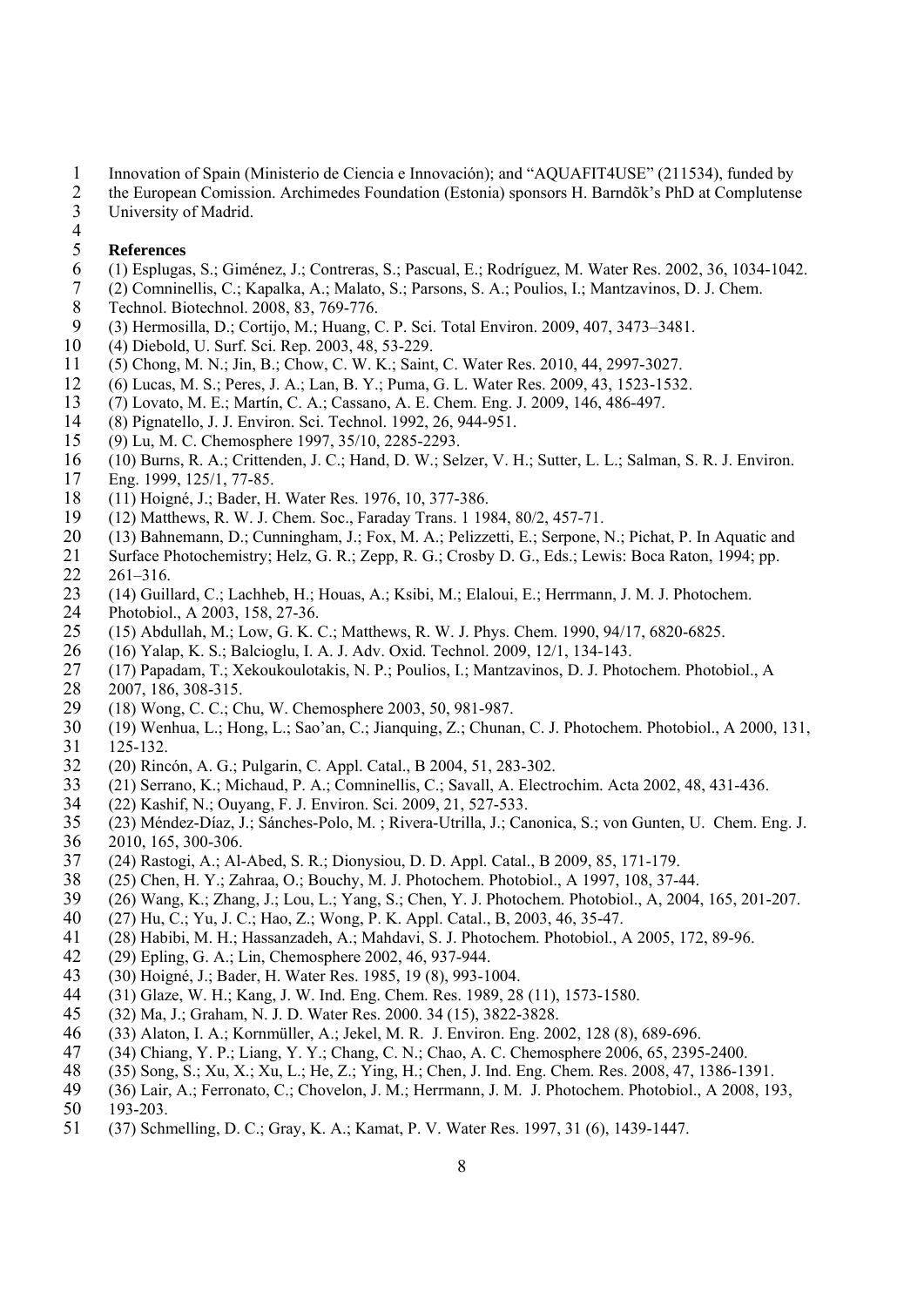- 1 (38) Ahmed, S.; Rasul, M. G.; Martens, W. N.; Brown, R.; Hashib, M. A. Desalination 2010, 261, 3-18.
- 
- 2 (39) Li, K. Y.; Kuo, C. H.; Weeks, J. L. AIChE J. 1979, 25, 583–591.<br>3 (40) Matheswaran, M.; Moon. I. S. J. Ind. Eng. Chem. 2009, 15, 287-2 3 (40) Matheswaran, M.; Moon. I. S. J. Ind. Eng. Chem. 2009, 15, 287-292.<br>4 (41) Chiou. C. H.: Wu. C. Y.: Juang. R. S. Chem. Eng. J. 2008, 139, 322-
- 4 (41) Chiou, C. H.; Wu, C. Y.; Juang, R. S. Chem. Eng. J. 2008, 139, 322-329.
- 5 (42) Siedlecka, E. M.; Więckowska, A.; Stepnowski, P. J. Hazard. Mater. 2007, 147, 497-502.<br>6 (43) Kusic, H.; Koprivanac, N.; Bozic, A. L. Chem. Eng. J. 2006, 123, 127-137.
- 
- 6 (43) Kusic, H.; Koprivanac, N.; Bozic, A. L. Chem. Eng. J. 2006, 123, 127-137.<br>
(44) Chang, C. N.; Ma, Y. S.; Fang, G. C.; Chao, A. C.; Tsai, M. C.; Sung, H. F 7 (44) Chang, C. N.; Ma, Y. S.; Fang, G. C.; Chao, A. C.; Tsai, M. C.; Sung, H. F. Chemosphere 2004, 56, 8 1011-1017.<br>9 (45) Munee
- 9 (45) Muneer, M.; Qamar, M.; Saquib, M.; Bahnemann, D. W. Chemosphere 2005, 61, 457–468.
- 10 (46) Shifu, C.; Yunzhang, L. Chemosphere 2007, 67, 1010–1017.
- 11 (47) Abbas, O.; Rebufa, C.; Dupuy, N.; Kister, J. Talanta 77 (2008) 200–209.
- 12 (48) Sobczynski, A.; Duczmal, L.; Zmudzinski, W. J. Mol. Catal. 2004, 213, 225–230.
- 13 (49) Makarova, O. V.; Rajh, T.; Thurnauer, M. C. Sci. Technol. 2000, 34, 4797-4803.
- 14 (50) Fox, M. In Concepts of Inorganic Photochemistry; Adamson, A. W.; Fleishauer, P. D., Eds.; Wiley-
- 15 Interscience: New York, 1975; pp. 333-380.
- 16 (51) Stumm, W.; Morgan, J. J. Aquatic Chemistry; Wiley-Interscience: New York, 1996, pp. 1040.
- 17 (52) Qamar, M.; Muneer, M.; Bahnemann, D. J. Environ. Manage. 2006, 80 (2), 99-106.
- 18 (53) Huang, C. R.; Shu, H. Y. J. Hazard. Mater.1995, 41, 47-64.<br>19 (54) Lan. B. Y.: Nigmatullin. R.: Puma. G. L. Water Res. 2008.
- 19 (54) Lan, B. Y.; Nigmatullin, R.; Puma, G. L. Water Res. 2008, 42, 2473-2482.
- 20 (55) Zhang, F. F.; Yediler, A.; Liang, X. M.; Kettrup, A. J. Environ. Sci. Health, Part A: Toxic/Hazard.
- 21 Subst. Environ. Eng. 2002, 37, 707-713.
- 22 (56) Hermosilla, D.; Cortijo, M.; Huang, C. P. Chem. Eng. J. 2009, 155, 637-646.
- 23 (57) Hoigné, J.; Bader, H. Water Res. 1983, 17 (2), 185-194.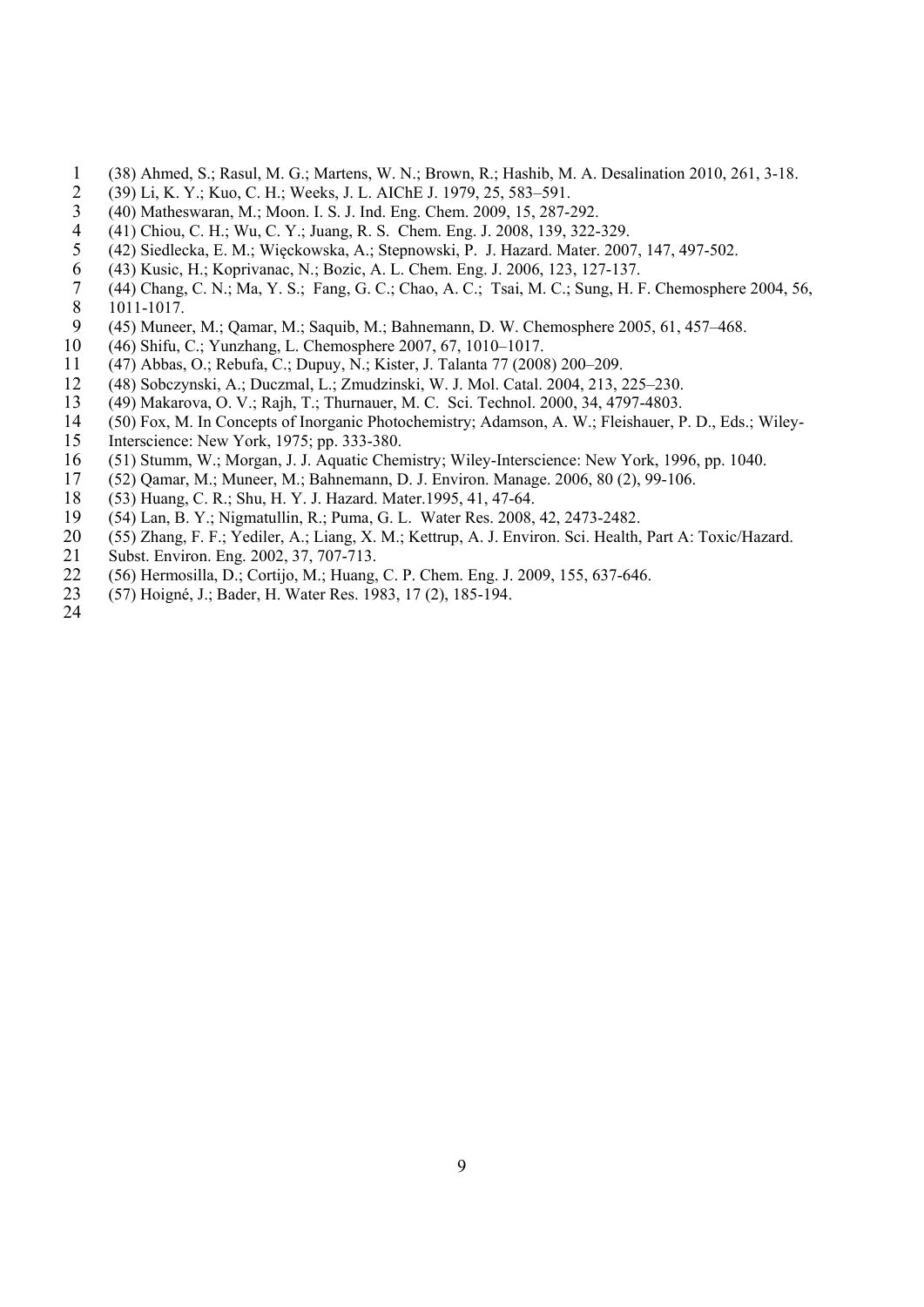### 1 **Figure captions**

 $\frac{2}{3}$ **Figure 1.** Reduction of the COD after a 2h photocatalytic oxidation treatment of phenol (200 mg·L<sup>-1</sup>) in the absence and after the addition of chloride, sulphate, or nitrate without pH adjustment (initial 4 the absence and after the addition of chloride, sulphate, or nitrate without pH adjustment (initial pH=5.0±0.2); or in the presence of carbonate at pH=5.0 (Mean  $\pm$  standard deviation, n=3-6. Lett 5 pH=5.0 $\pm$ 0.2); or in the presence of carbonate at pH=5.0 (Mean  $\pm$  standard deviation, n=3-6. Letters label homogeneous groups of values). homogeneous groups of values).

 $\begin{array}{c} 7 \\ 8 \end{array}$ **Figure 2.** COD removal evolution along the UV/TiO<sub>2</sub> oxidation treatment of phenol (200 mg·L<sup>-1</sup>) without pH adjustment (initial pH=5.0±0.2) in the presence of (A) chloride, or (B) nitrate (Mean ± without pH adjustment (initial pH=5.0 $\pm$ 0.2) in the presence of **(A)** chloride, or **(B)** nitrate (Mean  $\pm$ 10 standard deviation, n=3-6).

 $\frac{11}{12}$ **Figure 3. (A)** Reduction of the COD after a 2h photocatalytic oxidation treatment of phenol (200 mg·L<sup>-1</sup>) 13 in the presence of carbonate without adjusting the pH (Mean  $\pm$  standard deviation, n=3-6. Letters label 14 homogeneous groups of values). (**B**) A strong correlation was found between pH and COD removal wh 14 homogeneous groups of values). **(B)** A strong correlation was found between pH and COD removal when 15 UV/TiO2 treatment was performed under alkaline conditions in the presence or the absence of carbonate. 16

**Figure 4. (A)** Removal of COD after a 30-min ozone oxidation treatment of phenol (200 mg·L<sup>−1</sup>) in the 18 absence of inorganic anions and in the presence of chloride, sulphate and nitrate without adjusting the pH  $\left( \frac{19}{24} \right)$  (initial pH=5.7±0.2). (Mean ± standard deviation. n=3-6. n.s.=non-significant differences wer 19 (initial pH=5.7 $\pm$ 0.2). (Mean  $\pm$  standard deviation, n=3-6. n.s.=non-significant differences were found).<br>20 **(B)** The evolution in time of the reduction of the COD in the presence of sulphate is shown as an 20 **(B)** The evolution in time of the reduction of the COD in the presence of sulphate is shown as an example. example.

 $\frac{22}{23}$ **Figure 5. (A)** Reduction of the COD after a 30-min ozone oxidation treatment of phenol (200 mg·L<sup>-1</sup>) in 24 the absence of anions at pH=5.7 or 12; and after the addition of carbonate without adjusting the pH (Mean 25 ± standard deviation, n=3-6. Letters label homogeneous groups of values). **(B)** Evolution in time of the 26 removal of COD in the absence of anions at  $pH=12$ , and in the presence of carbonate without  $pH = 27$  adjustment. adjustment.

28 **Figure 6.** COD removal after a 30-min ozonation treatment of phenol (200 mg·L<sup>−1</sup>) in the absence or the 30 presence (2000 mg·L<sup>-1</sup>) of sulphate, chloride, nitrate, or carbonate with or without adjusting the pH.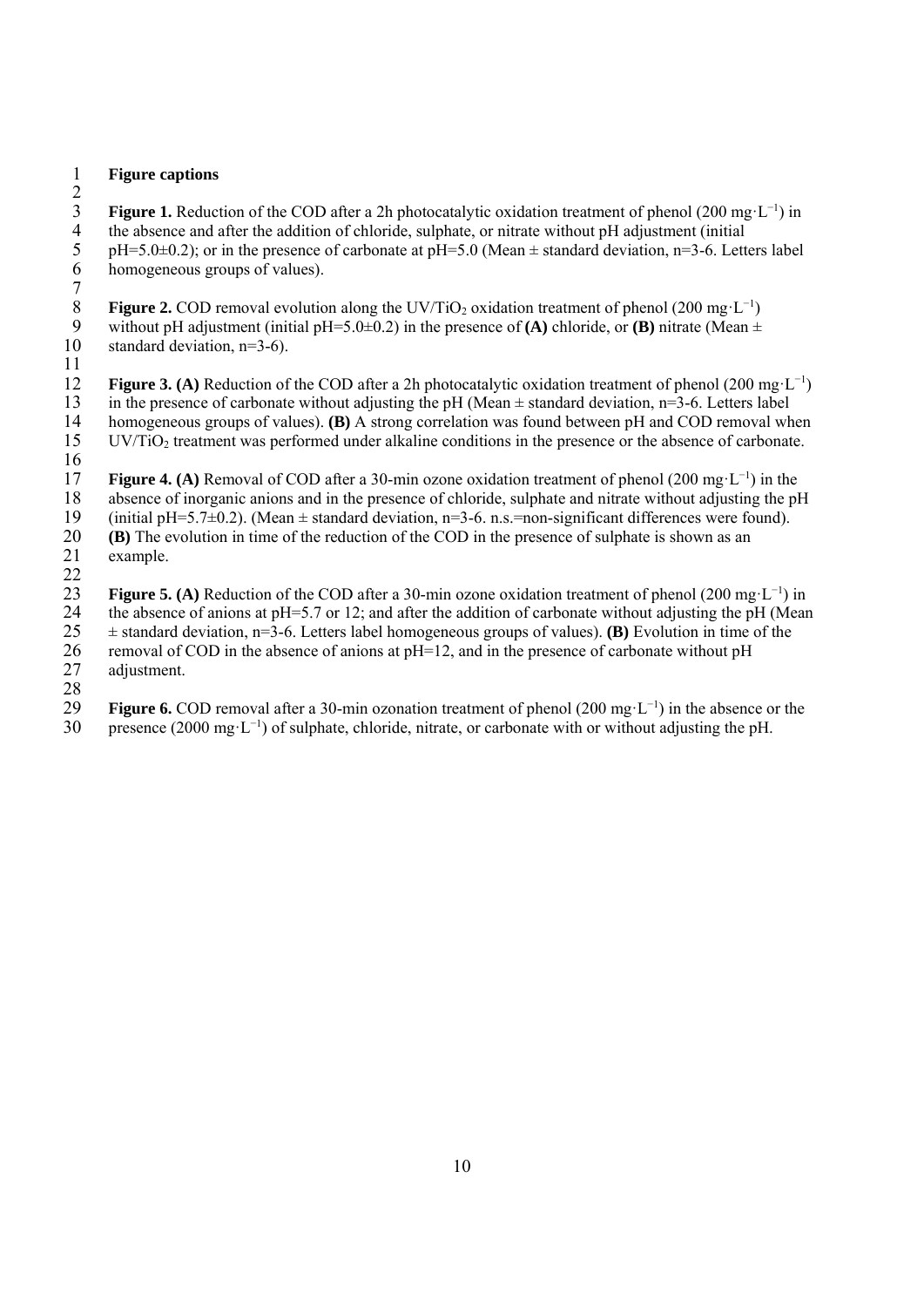

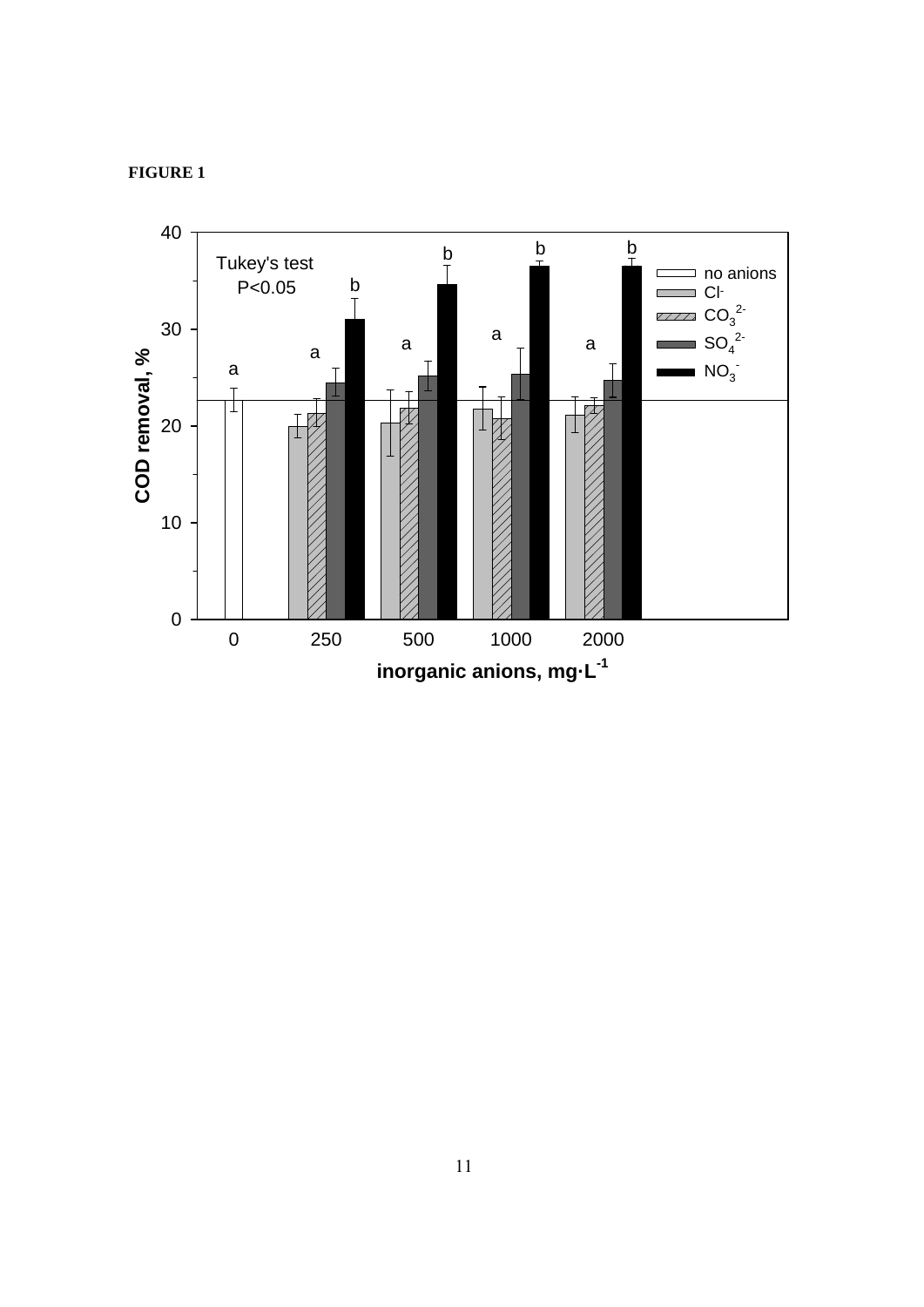

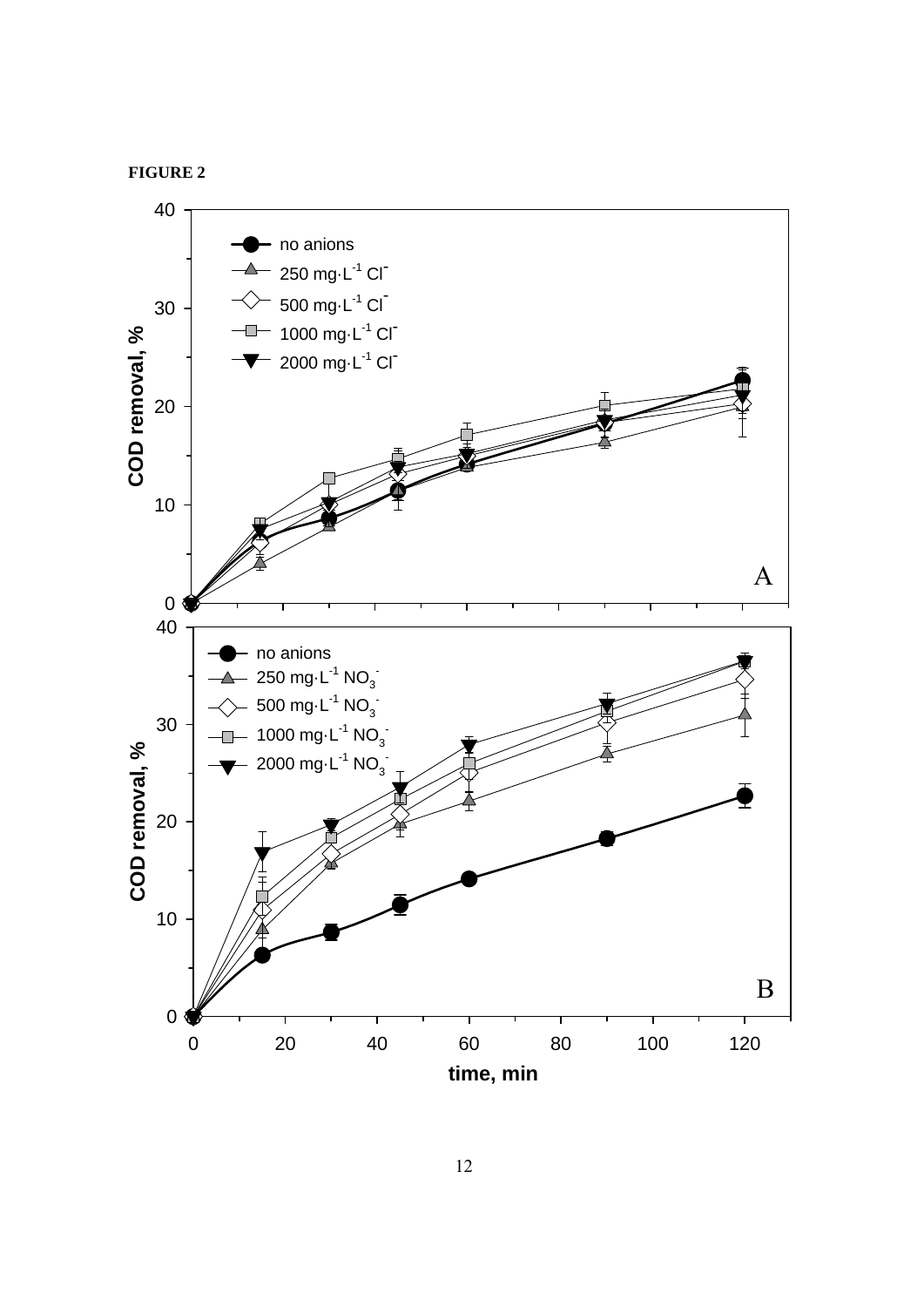



 $\sum_{i=1}^n$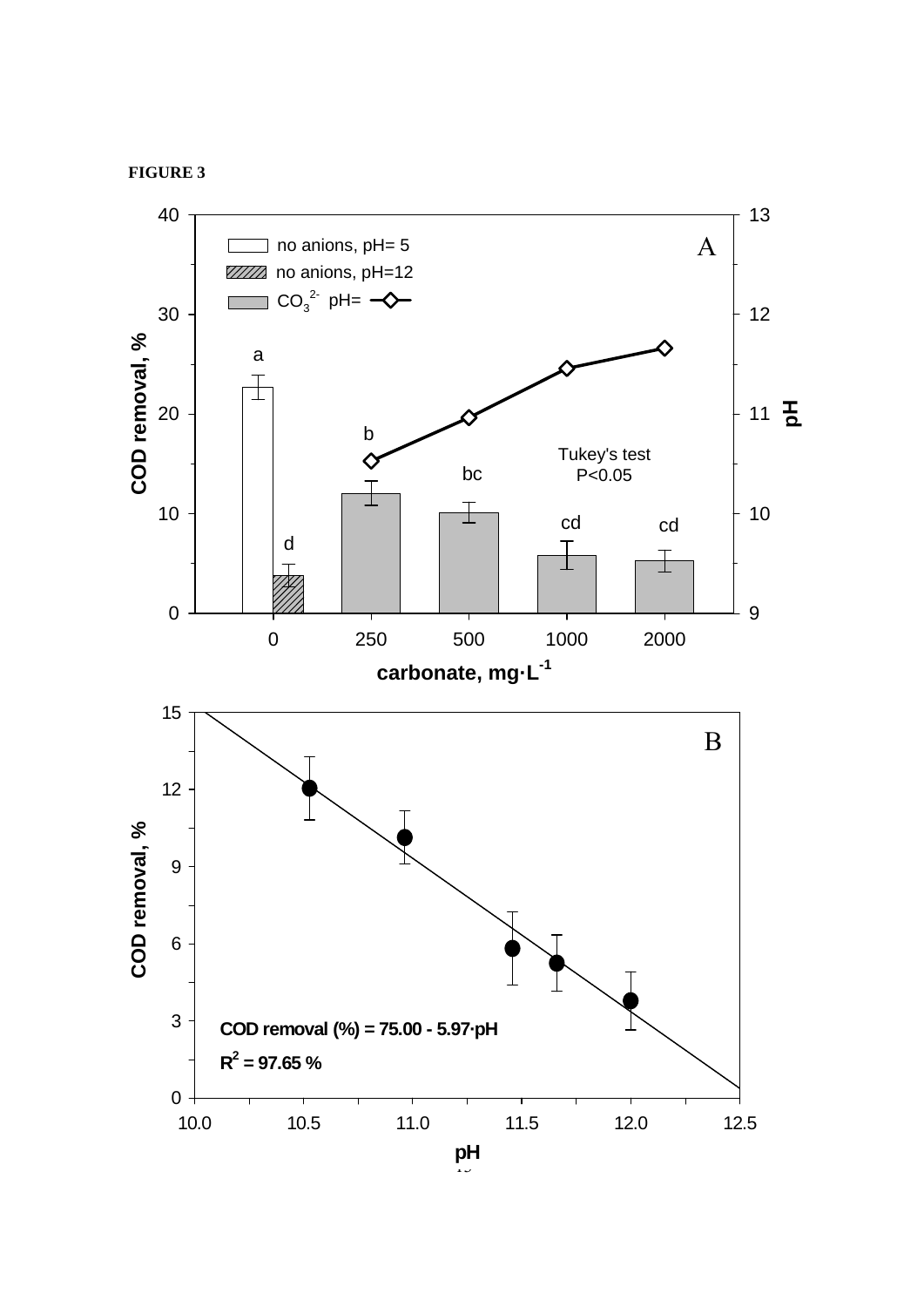

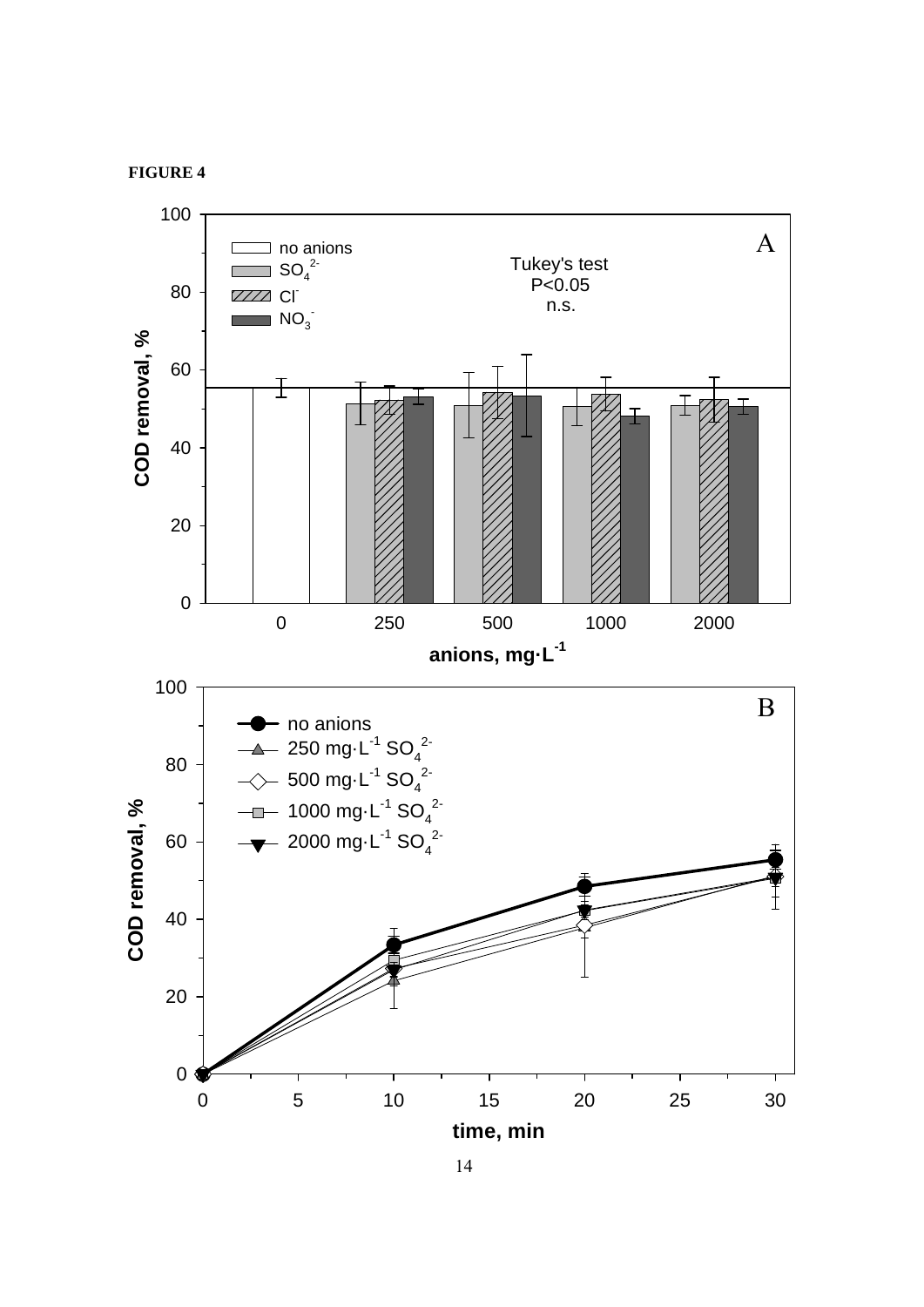### **FIGURE 5**